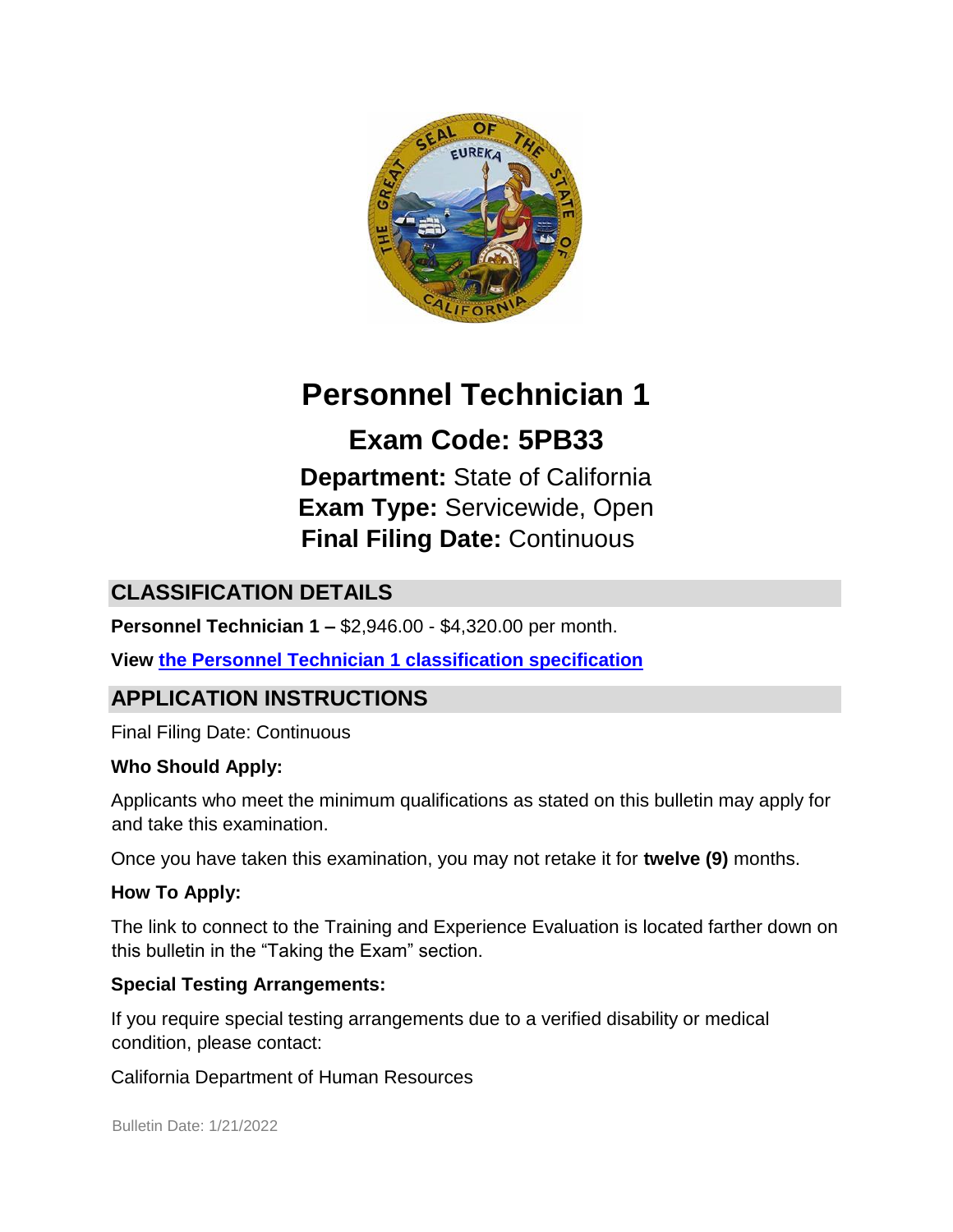CalCareer Service Center 1810 16<sup>th</sup> Street Sacramento, CA 95814

Phone: (866) 844-8671 Email: CalCareer@CalHR.CA.GOV

California Relay Service: 7-1-1 (TTY and voice)

TTY is a Telecommunications Device for the Deaf, and is reachable only from phones equipped with a TTY Device

# **MINIMUM QUALIFICATIONS**

All applicants must meet the education and/or experience requirements as stated on this exam bulletin to be accepted into the examination. Part-time or full-time jobs, regardless of whether paid or volunteer positions, and inside or outside California state service will count toward experience.

#### **Personnel Technician 1**

#### **Either I**

One year of work experience. Preference will be given to experience which has contributed to development of verbal, analytical, or writing skills.

#### **Or II**

One year of work experience which has contributed to development of verbal, analytical, and writing skills. Completion of two years of college may be substituted for the experience.

#### **POSITION DESCRIPTION**

#### **Personnel Technician 1**

This is the training and first journeyperson level for the series. Under supervision, incumbents perform subsidiary work of average difficulty in such personnel management functions as: selection; compensation; classification; training; and affirmative action.

## **EXAMINATION SCOPE**

This examination consists of the following components:

**Training and Experience Evaluation –** Weighted 100% of the final score.

The examination will consist solely of a **Training and Experience Evaluation.** To obtain a position on the eligible list, a minimum score of 70% must be received.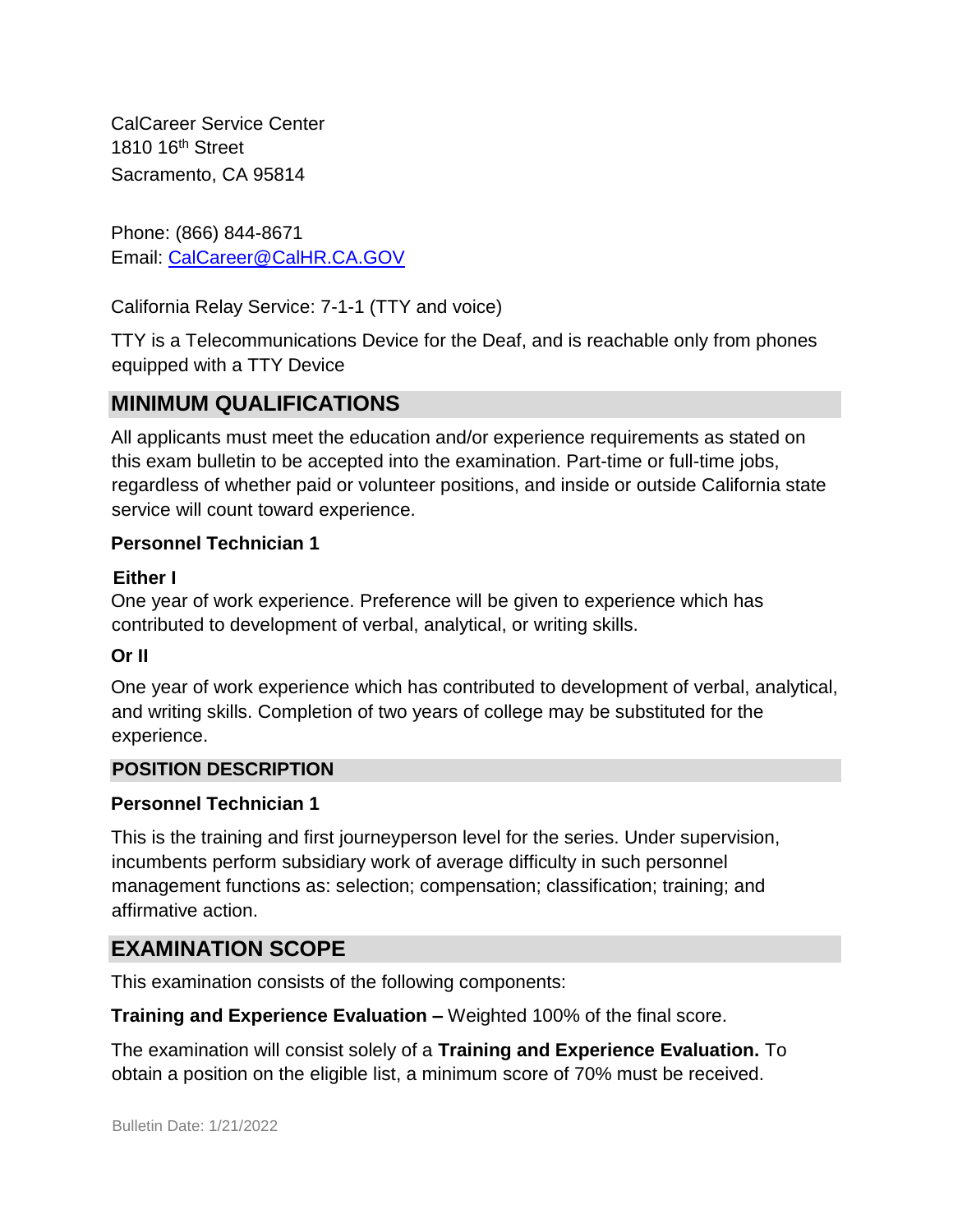Applicants will receive their score upon completion of the Training and Experience Evaluation process.

In addition to evaluating applicants' relative knowledge, skills, and ability, as demonstrated by quality and breadth of education and/or experience, emphasis in each exam component will be measuring competitively, relative job demands, each applicant's:

#### **Knowledge and Abilities**

#### **Personnel Technician I**

Knowledge of: Grammar, spelling, punctuation, and modern English usage.

Ability to: Interpret written material; edit written material; write effectively; analyze written and numerical data accurately, and follow oral and written instructions; clear and concise expression and oral presentations, written reports and correspondence.

# **ELIGIBLE LIST INFORMATION**

A servicewide, open eligible list for the **Personnel Technician 1** classification will be established for the State of California (all State of California departments, statewide).

The names of successful competitors will be merged onto the eligible list in order of final score regardless of exam date. Eligibility expires **twelve (12) months** after it is established. Applicants must then retake the examination to reestablish eligibility. Veterans' Preference will be granted for this examination. In accordance with Government Codes 18973.1 and 18973.5, whenever any veteran, or widow or widower of a veteran achieves a passing score on an open examination, he or she shall be ranked in the top rank of the resulting eligible list.

Veteran's status is verified by the California Department of Human Resources (CalHR). Information on this program and [the Veterans' Preference Application](https://www.jobs.ca.gov/CalHRPublic/Landing/Jobs/VeteransInformation.aspx) [\(](https://www.jobs.ca.gov/CalHRPublic/Landing/Jobs/VeteransInformation.aspx)Std. form 1093) is available online**.** Additional information on veteran benefits is available at the Department of Veterans Affairs.

Career Credits **will not** be added to the final score for this exam, because it does not meet the requirements to qualify for Career Credits.

## **EXAMINATION INFORMATION**

**[Preview of the Personnel Technician 1 Training and Experience Evaluation](https://jobs.ca.gov/JOBSGEN/5PB33d.pdf)**

# **PREPARING FOR THE EXAMINATION**

Here is a list of suggested resources to have available prior to taking the exam.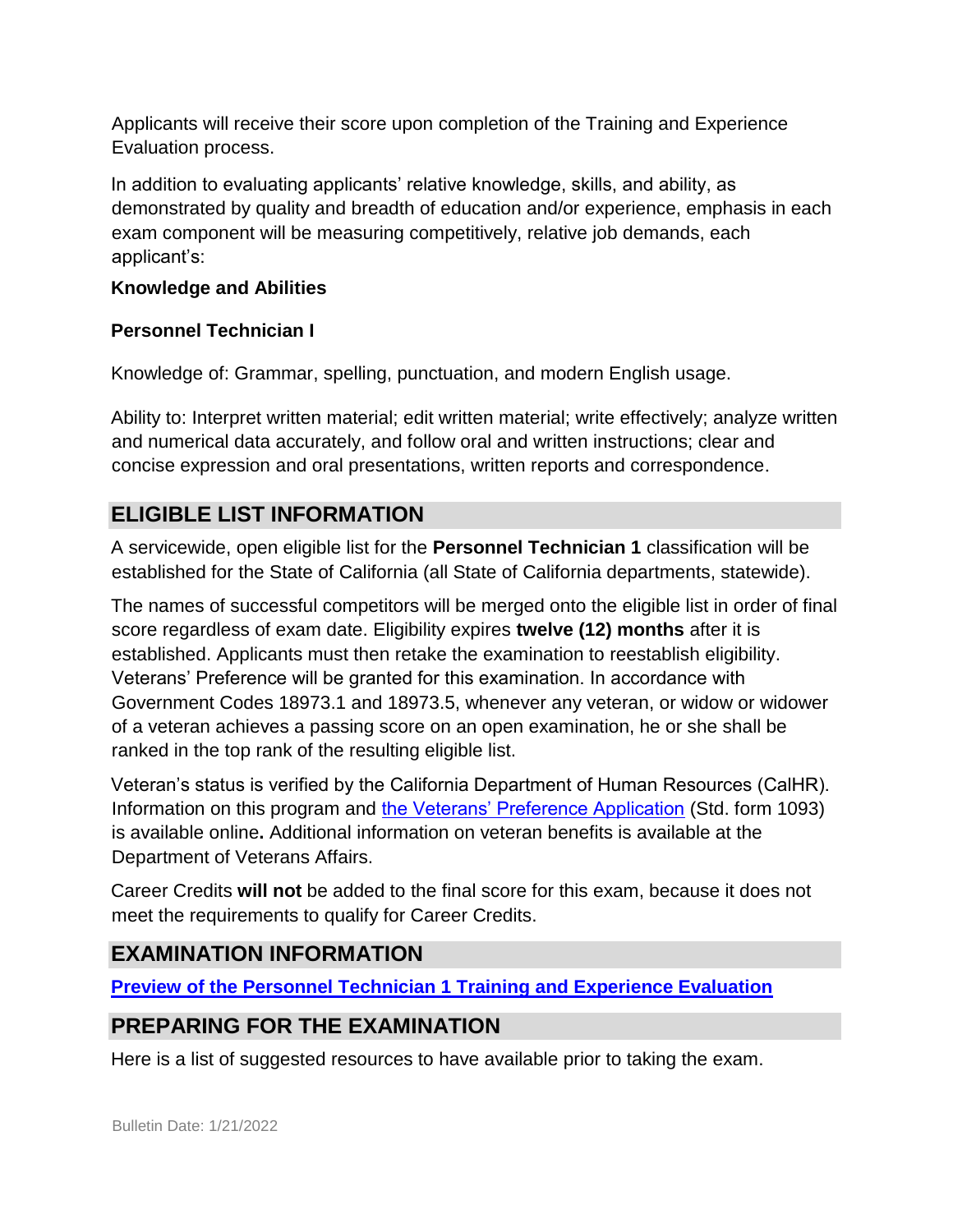**Employment History:** Employment dates, job titles, organization names and addresses, names of supervisors or persons who can verify your job responsibilities, and phone numbers of persons listed above.

**Education:** School names and addresses, degrees earned, dates attended, courses taken (verifiable on a transcript), persons or office who can verify education, and phone numbers of persons or offices listed above.

**Training:** Class titles, certifications received, names of persons who can verify your training, and phone numbers of persons listed above.

## **TAKING THE EXAMINATION**

**Take [the Personnel Technician 1 examination](https://exams.spb.ca.gov/exams/ptech1/)**

#### **TESTING DEPARTMENTS**

State of California (all State of California departments)

## **CONTACT INFORMATION**

California Department of Human Resources CalCareer Service Center 1810 16<sup>th</sup> Street Sacramento, CA 95814 Phone: (866) 844-8671 Email: CalCareer@CalHR.CA.GOV

California Relay Service: 7-1-1 (TTY and voice)

TTY is a Telecommunications Device for the Deaf, and is reachable only from phones equipped with a TTY Device.

## **EQUAL OPPORTUNITY EMPLOYER**

The State of California is an equal opportunity employer to all, regardless of age, ancestry, color, disability (mental and physical), exercising the right of family care and medical leave, gender, gender expression, gender identity, genetic information, marital status, medical condition, military or veteran status, national origin, political affiliation, race, religious creed, sex (includes pregnancy, childbirth, breastfeeding, and related medical conditions), and sexual orientation.

#### **DRUG-FREE STATEMENT**

It is an objective of the State of California to achieve a drug-free State work place. Any applicant for State employment will be expected to behave in accordance with this